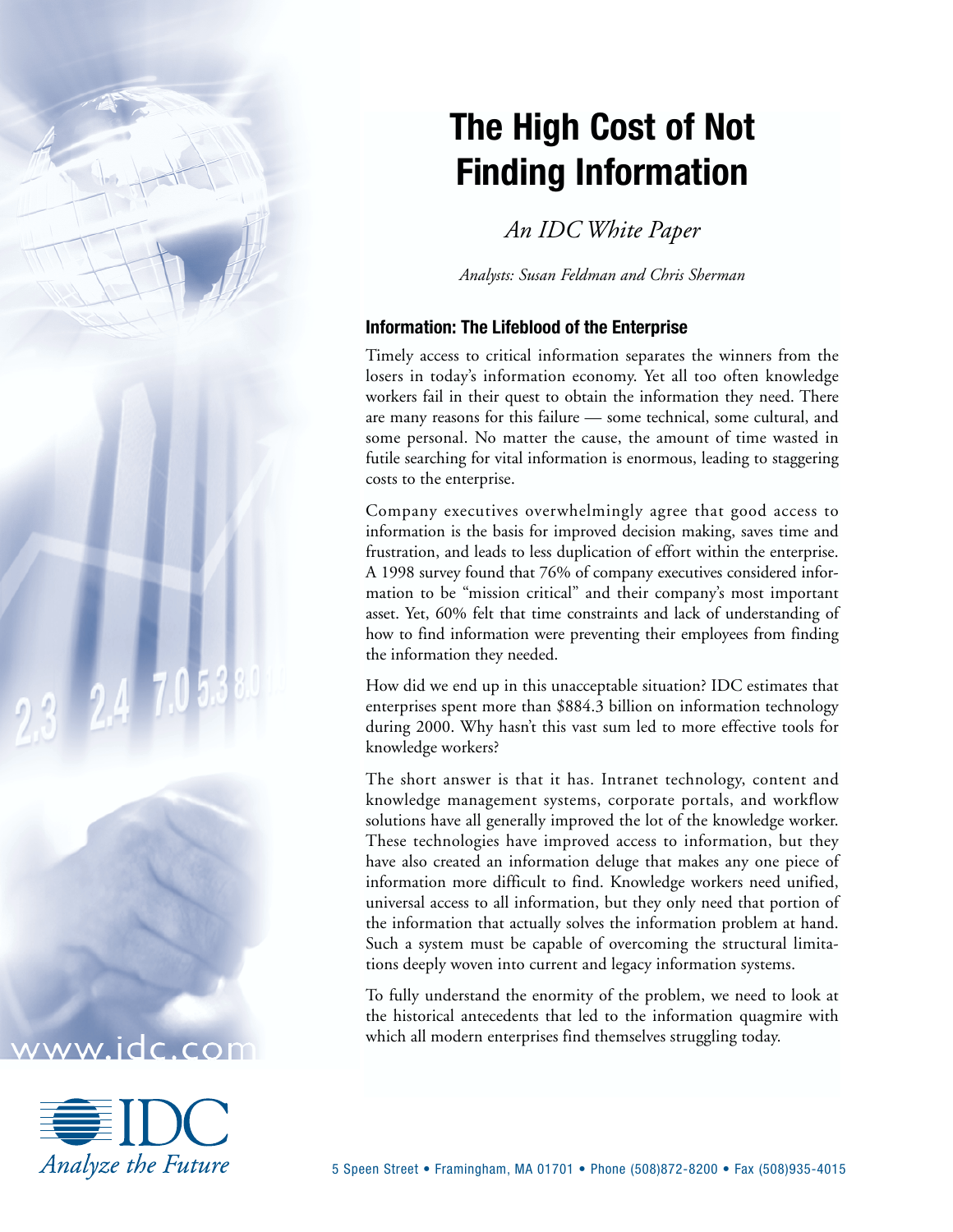# **The Information Cold War**

When Peter Drucker coined the phrase "knowledge worker" in his 1964 book *Managing for Results*, he introduced the then radical notion that workers should be directed by the authority of knowledge rather than by the authority of the corporate hierarchy. At the time, this was a truly visionary idea. Knowledge in an enterprise was a scarce commodity, carefully guarded by those who possessed it and shared only under duress. Those who had knowledge used it as a basis for power within the enterprise. At that time, internal information was contained in paper files throughout the enterprise and was restricted to those who knew the filing systems and had a key to the file drawers. Access to external information was restricted because the online systems up until the advent of the Web required extensive knowledge of commands and content in order to search. Because they were expensive, and cost was based on time spent online, enterprises restricted access to trained search specialists who acted as intermediaries between the knowledge worker and the information.

As society gradually shifted to an "information economy," the need for access to information increased. Gradually, gatekeepers have had to give way to newer, more collaborative work models as knowledge workers have become increasingly important to the enterprise. However, until recently, they continued to labor under the handicap of restricted access to the very systems they needed to do their jobs.

## **Shattering the Information Barrier**

The disruptive technology of the Web turned the old model upside down. Suddenly, information was abundant and apparently readily available for the taking. Easy-to-use search engine technologies and the cornucopia of results they provided convinced users that they were expert searchers.

This initial euphoria, of course, gave way to a more sober reality within corporate intranets. There's still a huge gap between what most information systems can do and what users expect. Some of the problems are technical — systems simply weren't designed to match a certain level of user expectation. But other problems aren't technical — they're rooted in the more human realm of business processes, corporate culture, and individual knowledge and skill.

For example, sometimes the information users seek simply isn't available on the particular system they're using. Information within an enterprise may reside in one of several central repositories, on a user's laptop, hidden behind a firewall, or forbidden because of security access rules.

Copyright © 2001 IDC. **Reproduction without written permission is completely forbidden**.

External Publication of IDC Information and Data — Any IDC information that is to be used in advertising, press releases, or promotional materials requires prior written approval from the appropriate IDC Vice President or Country Manager. A draft of the proposed document should accompany any such request. IDC reserves the right to deny approval of external usage for any reason.

Printed on recycled materials

QÀ

As society gradually shifted to an "information economy," the need for access to information increased.

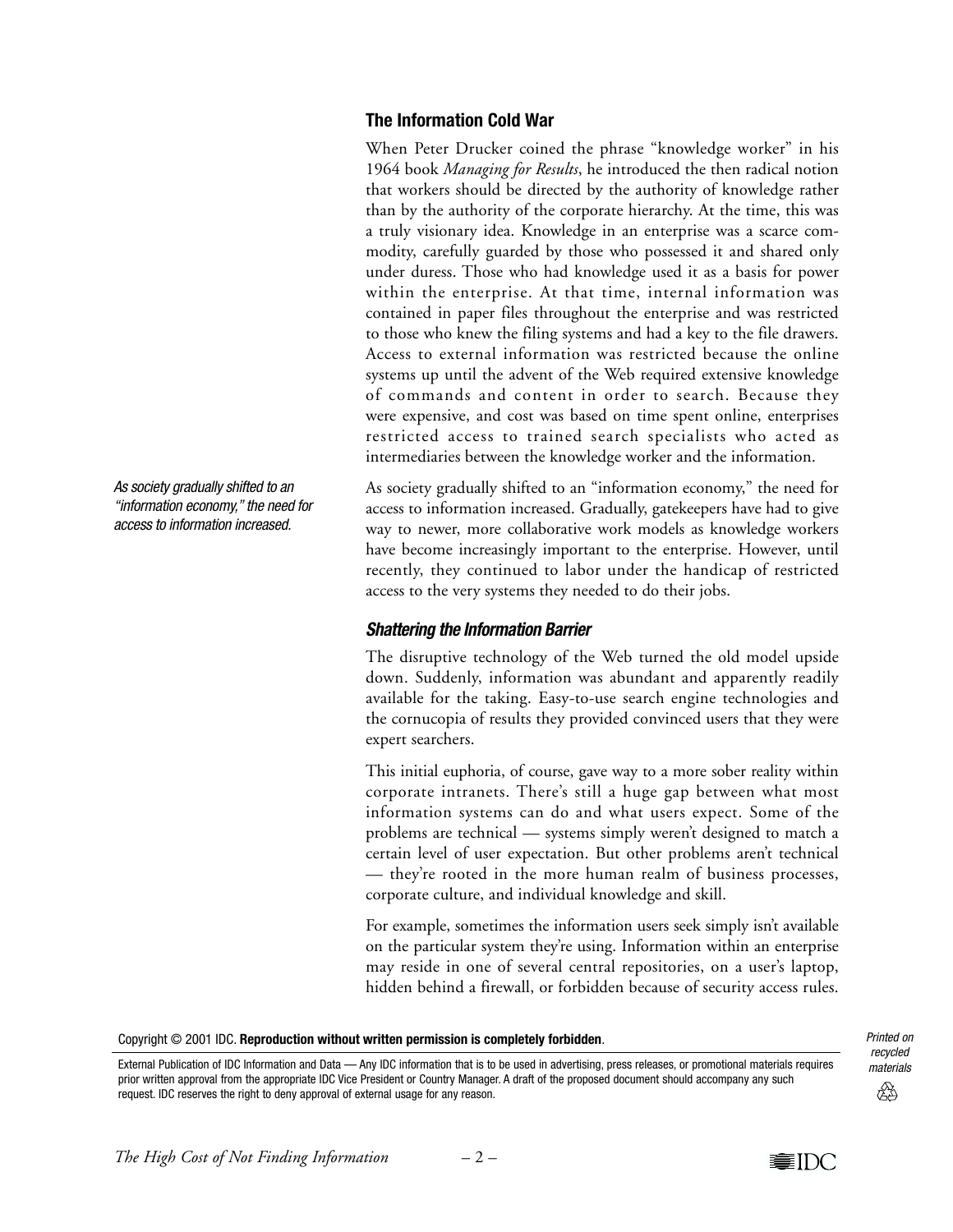Functional divisions within an enterprise often lead to silos of information that aren't universally available.

Ensuring that knowledge workers have full and unfettered access to these information assets should be a top priority for managers at all levels of the enterprise.

In today's information economy, knowledge and intellectual property residing in an enterprise network are truly "information assets" that must be managed and leveraged just like physical and human assets. Ensuring that knowledge workers have full and unfettered access to these information assets should be a top priority for managers at all levels of the enterprise.

# **The Information Life Cycle**

To fully understand the value of information assets, we need to examine the information life cycle within an enterprise (see Figure 1).



The information life cycle begins with the creation of knowledge from the raw material of information. Knowledge is then distributed within and outside the enterprise. Distribution channels include networkconnected desktops or databases, the company intranet, or external repositories such as a public Web site or some other online medium.

The diversity of distribution mechanisms creates a need for sophisticated systems to track and manage information. Search and retrieval, knowledge management, and content management systems are all partial solutions to the information management problem.

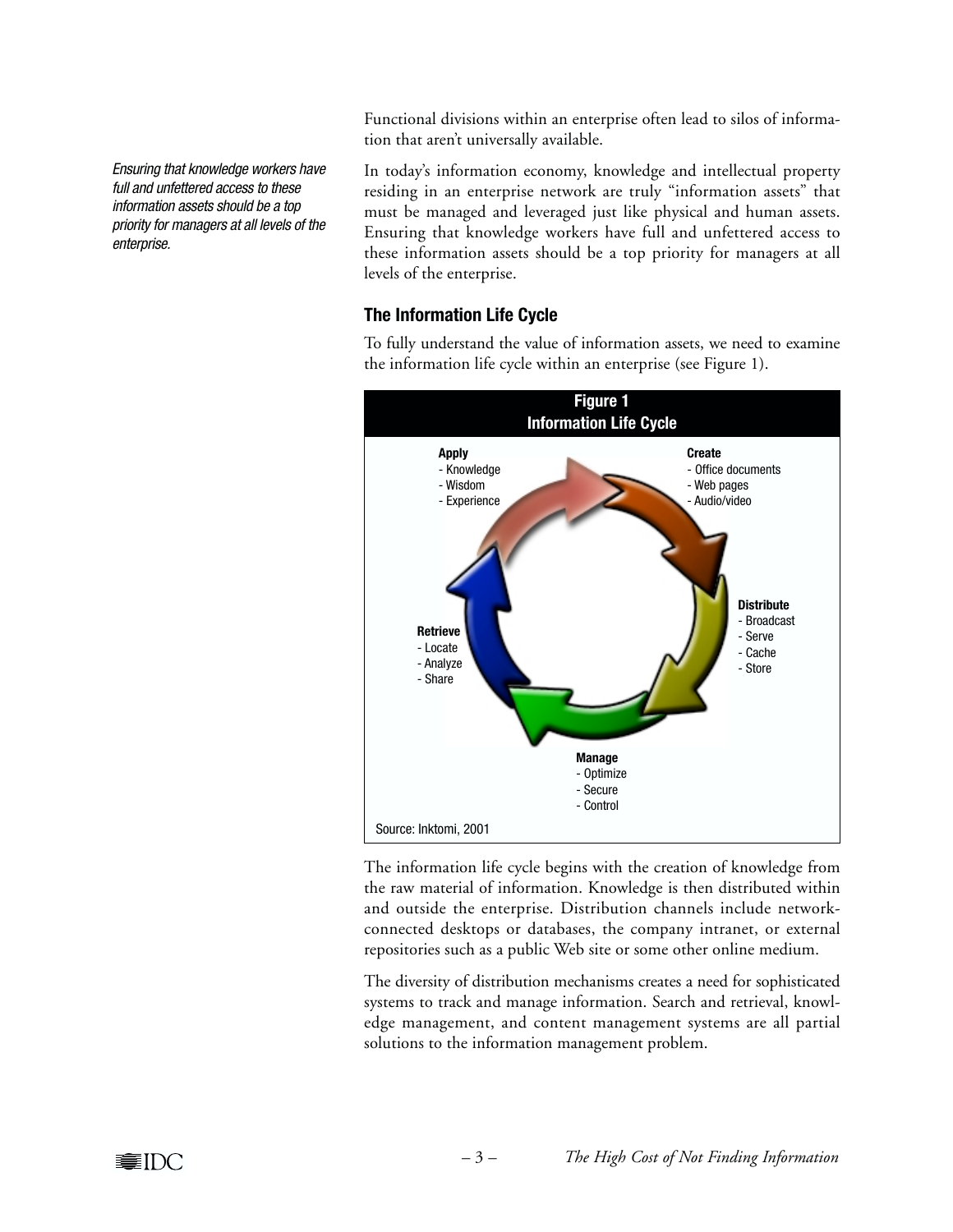For knowledge workers to truly fulfill their potential as catalysts in transforming information to knowledge assets, timely access to relevant information is crucial.

For the enterprise to gain the greatest leverage from its "information assets," knowledge workers must be able to share and reuse information regardless of format or location.

Continuing within the information life cycle, knowledge is retrieved and applied to satisfy an information need. Applied knowledge often leads to the creation of new information, and the cycle begins anew.

The information life cycle shows that knowledge can be transformed into a significant competitive advantage for the organization. But within the cycle, the ability to find and retrieve information is paramount. It's impossible to create knowledge from information that cannot be found or retrieved. For knowledge workers to truly fulfill their potential as catalysts in transforming information to knowledge assets, timely access to relevant information is crucial.

# **The Problem: Inability to Locate and Retrieve Mission-Critical Enterprise Information**

For the enterprise to gain the greatest leverage from its "information assets," knowledge workers must be able to share and reuse information regardless of format or location. Yet, due to the multitudes of resources available within a typical enterprise, most people are not aware of all the useful information sources, nor do they have access to them all.

This lack of awareness and access leads to a serious squandering of time. Many ideas have to be reinvented because an original work cannot be located and retrieved or people are unaware of its existence. Worse, decisions may be based on incomplete or erroneous information, with severe consequences for the company.

# **Information Is Useless If It Can't Be Found and Retrieved**

IDC's *Global IT* surveys show that in 1999, 24% of enterprises worldwide had implemented intranets, while over 70% of North American enterprises with more than 500 employees had intranets by this time. Although intranet technology is ubiquitous among Fortune 1000 companies, its widespread adoption was something of a historical accident. Intranets use the same browser and server software that sparked the explosion in the use of the Web. The software proved so useful in unifying enterprise networks that sales of intranet systems dwarfed those of systems designed to operate and maintain public Web sites.

As useful as an intranet may be, it's not a silver bullet that can fully satisfy the wide array of information needs within an enterprise.

# The Invisible Intranet

Intranets rely on search technology that utilizes "crawlers" (i.e., automated software) to find, fetch, and index material residing on the intranet. When users search, they are searching this centralized index, not the actual intranet.

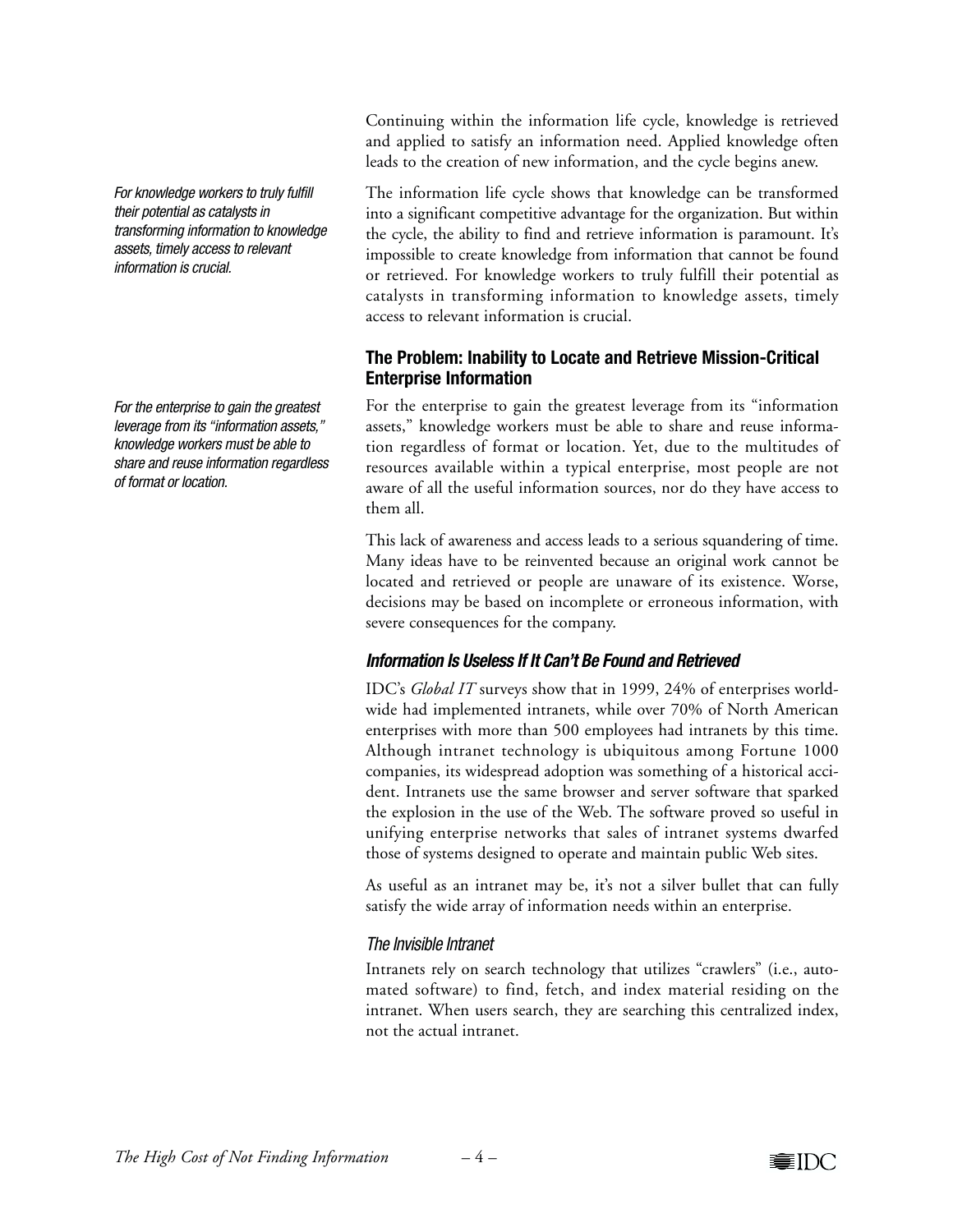Any information that isn't centrally indexed will not appear in search results, creating a phenomenon known as the "invisible intranet." The information is there, but it simply cannot be found by the intranet's search function.

What exactly is the invisible intranet? A major component is the information in databases and other content repositories within the organization. Information in databases generally isn't stored as static HTML pages favored by crawlers. Typically, the only way to extract information is to query the database with specific parameters, and the result is generated dynamically.

Proprietary file formats used in legacy content management systems are also often not indexed. Even commonplace productivity files in Microsoft Word, Excel, or PowerPoint formats are often overlooked or ignored by crawlers. In general, file system–based storage devices are the least effectively indexed resources in any enterprise network.

Rich media files — those containing streaming content such as audio and video — are becoming much more prevalent within the enterprise. But since these files are not text, they are difficult to index. Besides the indexing issue, it's difficult to search through and deliver rich media files due to problems of bandwidth, compression, and sheer size. Apart from the delivery dilemmas, video files need to be divided into logical chunks to answer a query but not overwhelm the searcher with an hour's worth of tape.

Another part of the invisible intranet consists of information that could be, but isn't, indexed. For example, the files stored locally on most desktop systems are not indexed.

Devices that are only intermittently connected to the intranet also pose challenges. Laptops and other mobile devices are rarely included in the crawling process. The information they contain, as potentially valuable as it might be, will be relegated to the realm of the invisible intranet.

Laptops pose additional concerns for the enterprise that are not necessarily related to the invisibility of their contents. The foremost issue is that of security. Laptops travel outside the confines of the enterprise, and therefore they are outside the firewall. Remote access to corporate repositories on unsecured phone or wireless connections may put corporate information at risk. Laptops are also more accident prone than desktop machines, and without reliable backup they may threaten the enterprise with the loss of valuable knowledge work.

# **The High Cost of Not Finding Information**

This invisible information comes at a high cost to the enterprise. Lack of information results in:

- Poor decisions based on faulty or poor information
- Duplicated efforts because more than one business unit works on the same project without knowing it has already been done

Laptops pose additional concerns for the enterprise that are not necessarily related to the invisibility of their contents. The foremost issue is that of security.

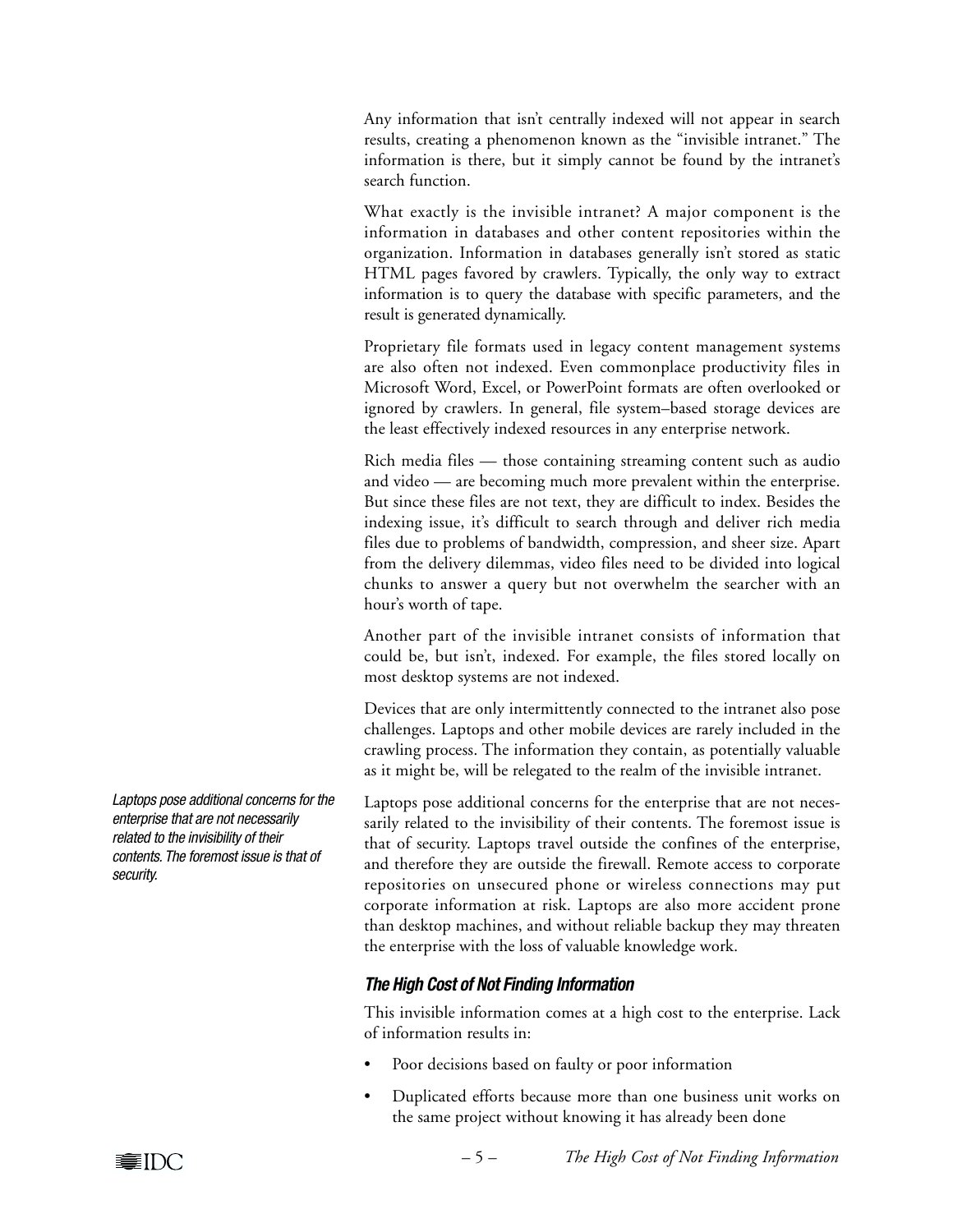- Lost sales because customers can't find the information they need on products or services and give up in frustration
- Lost productivity because employees can't find the information they need on the intranet and have to resort to asking for help from colleagues (Studies by AIIM and Ford Motor Company estimate that knowledge workers spend 15–25% of their time on nonproductive information–related activities.)

The problem of the invisible intranet is particularly acute for Fortune 1000 companies. The sheer size of intranets poses one challenge — an IT manager for one Fortune 1000 company estimates that almost 25% of available documents on the corporate intranet are not centrally indexed, but they should be.

Multiple content or knowledge management systems exacerbate the problem. Providing enterprisewide access to all of these systems is not an option. Beyond the obvious security concerns of having universally open access, the massive investments in hardware, network connectivity, and software required to provide such access are prohibitively expensive.

The IT manager of one Fortune 500 communications firm estimates that by improving search and retrieval systems for just the firm's 4,000 engineers, the investment would be recovered within a month and would contribute to a \$2 million monthly productivity gain thereafter.

Quantifying the cost of knowledge workers not finding information they need is difficult. Factors ranging from a lack of user training to incompatible enterprisewide systems to information simply not being available all play a role, so any calculation of cost must necessarily be imprecise.

IDC has developed three scenarios that can help companies estimate the cost of not finding information and the productivity gains that can be achieved when knowledge workers have effective informationfinding tools.

All of these scenarios use assumptions that must be adjusted to the circumstances of each particular organization because the definition of "knowledge worker" varies widely depending on the nature of the enterprise. Even within an organization, knowledge workers can run the gamut from manufacturing line to executive suite, given the highly computerized nature of many businesses.

In these scenarios, IDC uses a salary plus benefits number of \$80,000 for a typical knowledge worker. We use a general estimate that the typical knowledge worker spends about 2.5 hours per day, or roughly 30% of the workday, searching for information. This number also needs to be adjusted to reflect the circumstances of each specific enterprise. IDC believes the number represents a general average of time spent searching based on the ubiquity of intranets within organizations. Employees are encouraged to use the search function to find what they need on the

The IT manager of one Fortune 500 communications firm estimates that by improving search and retrieval systems for just the firm's 4,000 engineers, the investment would be recovered within a month and would contribute to a \$2 million monthly productivity gain thereafter.



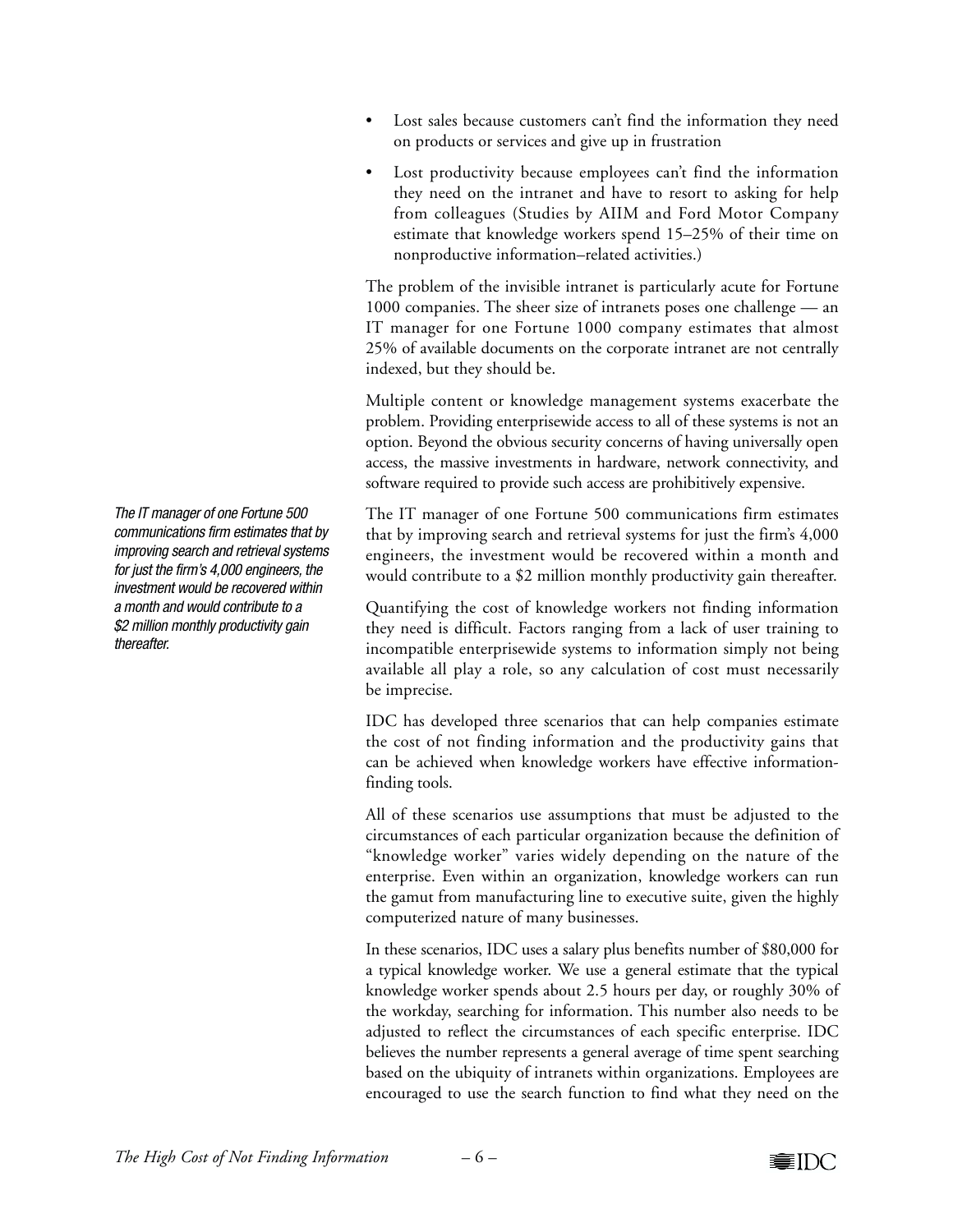intranet — indeed, in large organizations it's unlikely that knowledge workers can find what they need without resorting to the search form. Increasingly, search has become one of the most frequent, vital tasks a knowledge worker performs. Much of this time is wasted, and each scenario addresses one potential reason for search failure.

It's important to bear in mind that these scenarios do not work together to provide cumulative estimates, due to the often overlapping nature of the search challenges. The point with each is to develop an ad hoc process that can be used to at least gain a preliminary understanding of the problem.

# **Scenario 1: Time Wasted Searching**

Not all information within an enterprise is indexed or searchable. Preliminary research suggests that approximately 35–50% of the information available within an enterprise is not centrally indexed. This information resides in databases and desktop or notebook computers.

### **Assumptions**

- Knowledge worker salary =  $$80,000$  annual salary plus benefits
- 1,000 knowledge workers x 2.5 hours/day searching on average
- Calculation of cost: \$80,000 ( 52 weeks ( 40 hours/week x 2.5 hours/week searching x 1,000 knowledge workers x 50% unindexed information
- Conclusion: An enterprise employing 1,000 knowledge workers wastes \$48,000 per week, or nearly \$2.5 million per year, due to an inability to locate and retrieve information.

In the aggregate, the Fortune 1000 stands to waste at least \$2.5 billion per year due to an inability to locate and retrieve information.

## **Scenario 2: Cost of Reworking Information**

A 1999 IDC study found that Fortune 500 companies would lose \$12 billion as a result of intellectual rework, substandard performance, and inability to find knowledge resources. IDC calls this the "knowledge deficit" (see *European Knowledge Management Fact Book*, IDC #21511, January 2000):

The knowledge deficit is a metric that captures the costs and inefficiencies that result primarily from intellectual rework, substandard performance, and inability to find knowledge resources (both information and experts). IDC's extensive study of European firms and end-user return on investment (ROI) analysis has enabled us to estimate the average cost of ineffective knowledge management (KM) within organizations. The knowledge deficit translated into an average cost of US\$5,000 per worker per year in 1999, growing to US\$5,850 in 2003.

Preliminary research suggests that approximately 35–50% of the information available within an enterprise is not centrally indexed. This information resides in databases and desktop or notebook computers.

An enterprise employing 1,000 knowledge workers wastes \$48,000 per week, or nearly \$2.5 million per year, due to an inability to locate and retrieve information.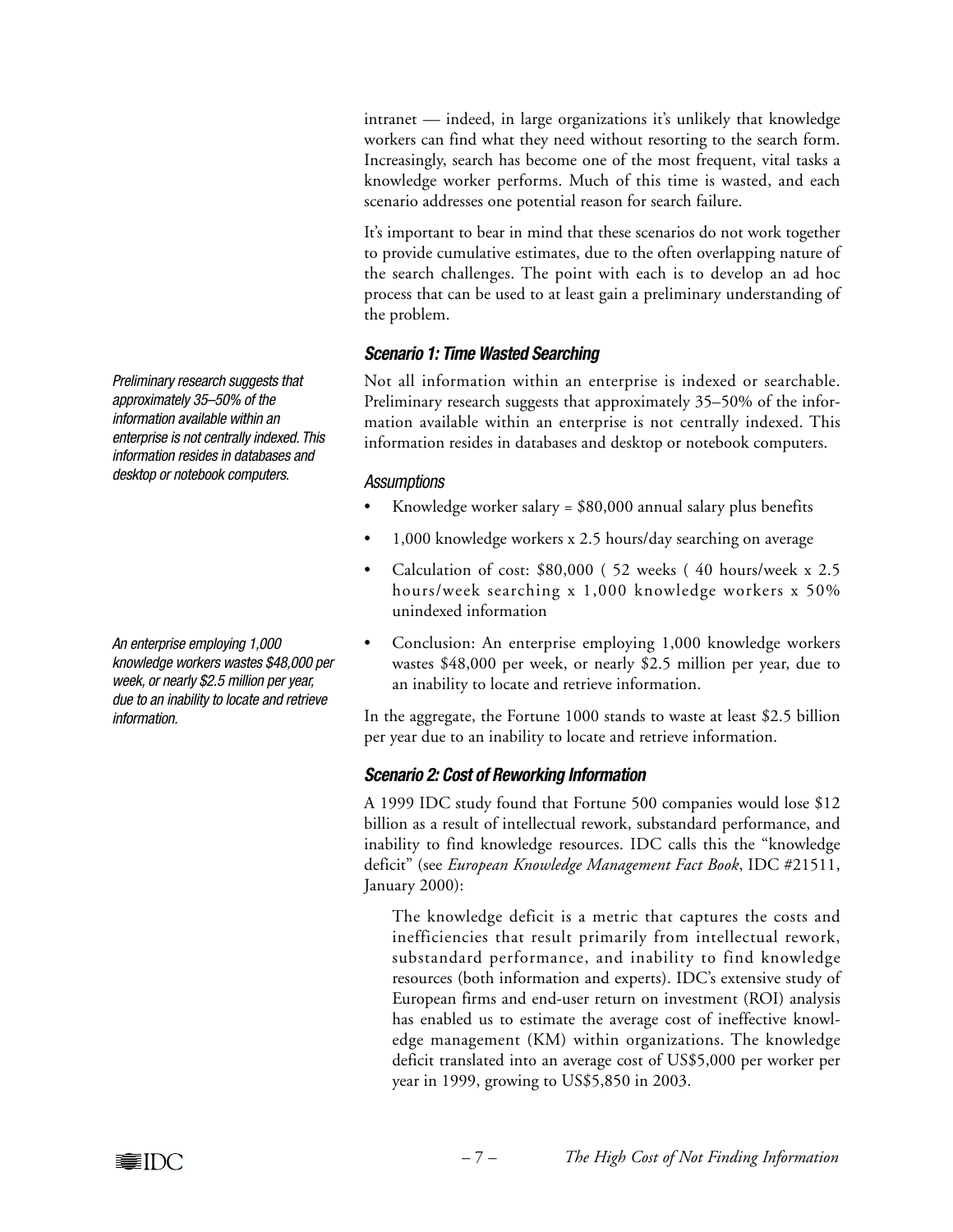A study by Kit Sims Taylor found that knowledge workers spend more time unwittingly recreating existing knowledge than in creating new knowledge. (This study was presented at the *International Conference on the Social Impact of Information Technologies* in St. Louis, Missouri, October 12–14, 1998. For more information, visit **http://online.bcc.ctc.edu/econ/kst/BriefReign/BRwebversion.htm**). According to Professor Sims, roughly one-third of productive time is spent in knowledge reworking. The other nearly two-thirds is spent in knowledge finding and communication, with only about 10% of time spent in actual creation of new knowledge. For instance, Whirlpool expects to increase the productivity of its engineers by 30% by giving them access to existing designs for products. The following scenario uses an extremely conservative estimate of time spent in knowledge reworking.

### **Assumptions**

- Knowledge worker salary =  $$80,000$  annual salary plus benefits
- 1,000 knowledge workers x \$5,000 per year (knowledge deficit)
- Calculation of cost: 1,000 knowledge workers x \$5,000 per year
- Conclusion: An enterprise employing 1,000 knowledge workers wastes \$5 million per year because employees spend too much time duplicating information that already exists within the enterprise. If we apply this finding to the Fortune 1000, we see that in aggregate, enterprises are wasting \$5 billion annually. And this is a conservative estimate, since many corporations employ more than 1,000 knowledge workers. The productivity cost is staggering.

## **Scenario 3: Opportunity Costs to the Enterprise**

The first two scenarios focus on relatively quantifiable costs to the enterprise of time wasted searching for information and recreating information that already existed but couldn't be found. Another very tangible but harder-to-quantify cost is the opportunity cost to the organization.

#### **Assumptions**

- Revenue per employee: \$500,000 per year, or \$240 per hour
- Calculation of opportunity cost: 1,000 employees x 50% failed searches x \$240/hour x 2.5 hours searching
- Conclusion: The opportunity cost to an enterprise employing 1,000 knowledge workers is about \$300,000 per week, or more than \$15 million per year.

Other unpredictable costs to the organization include the cost of poor decisions, the cost in frustration and job satisfaction of knowledge workers, and the cost in sales due to inability to provide information to customers. While the cost of poor decision making seems hard to quantify, anecdotes abound about engineering design

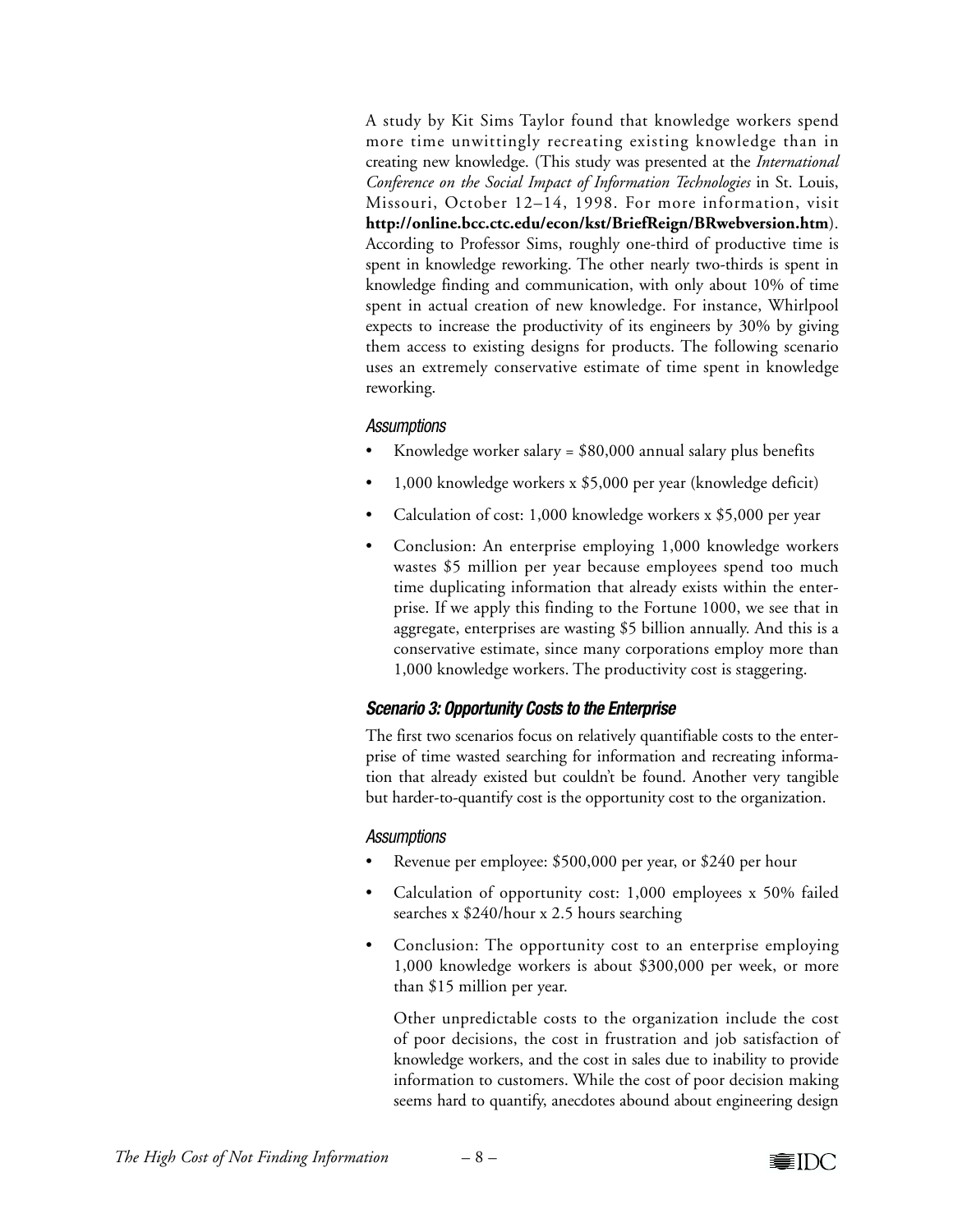decisions, for instance, that were based on using components that were no longer manufactured and that resulted in complete product redesigns. Time is also a factor. If information is not located online, employees resort to interrupting their colleagues to ask for help or information. All of these factors are hard to quantify, but they all add to the cost burden incurred through poor information finding.

#### **Conclusion**

Using the scenarios outlined above, IDC estimates that an enterprise employing 1,000 knowledge workers wastes at least \$2.5 to \$3.5 million per year searching for nonexistent information, failing to find existing information, or recreating information that can't be found. The opportunity cost to the enterprise is even greater, with potential additional revenue exceeding \$15 million annually.

Measuring return on investment (ROI) for improved search and retrieval or, indeed, for a complete enterprise information system is not a precise science. While costs such as software, additional hardware, or staff training can be estimated fairly precisely, benefits can be both tangible and intangible.

Among the more easily quantified benefits are increased sales, decreased time in answering inquiries and requests for help, the need for fewer help desk employees, the larger number of personnel problems that are answered with access to online information, and so forth. It is harder to quantify the effects of finding better information for decision making, saving search time for analysts so that they can spend more of their hours analyzing the information they have located, or the fact that there are fewer poor decisions made within the enterprise.

Similarly, a decrease in duplicated efforts can only be quantified if there is already a baseline number of times that two business units have spent time developing exactly the same information or product. The degree to which improved search yields a significant ROI is also affected by the corporate culture: Are employees willing to use new functionality? Are they willing to give others access to their own work?

Nevertheless, several studies in the past five years point to significant ROI for improved access to information. ROI figures range from 38% to over 600%, depending on whether the new information or content management system is an incremental improvement over an existing one or is an entirely new system replacing previously manual processes.

While the costs of not finding information are enormous, they are hidden within the enterprise, and therefore they are rarely perceived as having an impact on the bottom line. Decisions are usually information problems. If they are made with poor or erroneous information, then they put the life of the enterprise at stake. Therefore, it behooves the enterprise to provide the best information-finding tools available and to ensure that all of its intellectual assets have access to them, no matter where they reside.